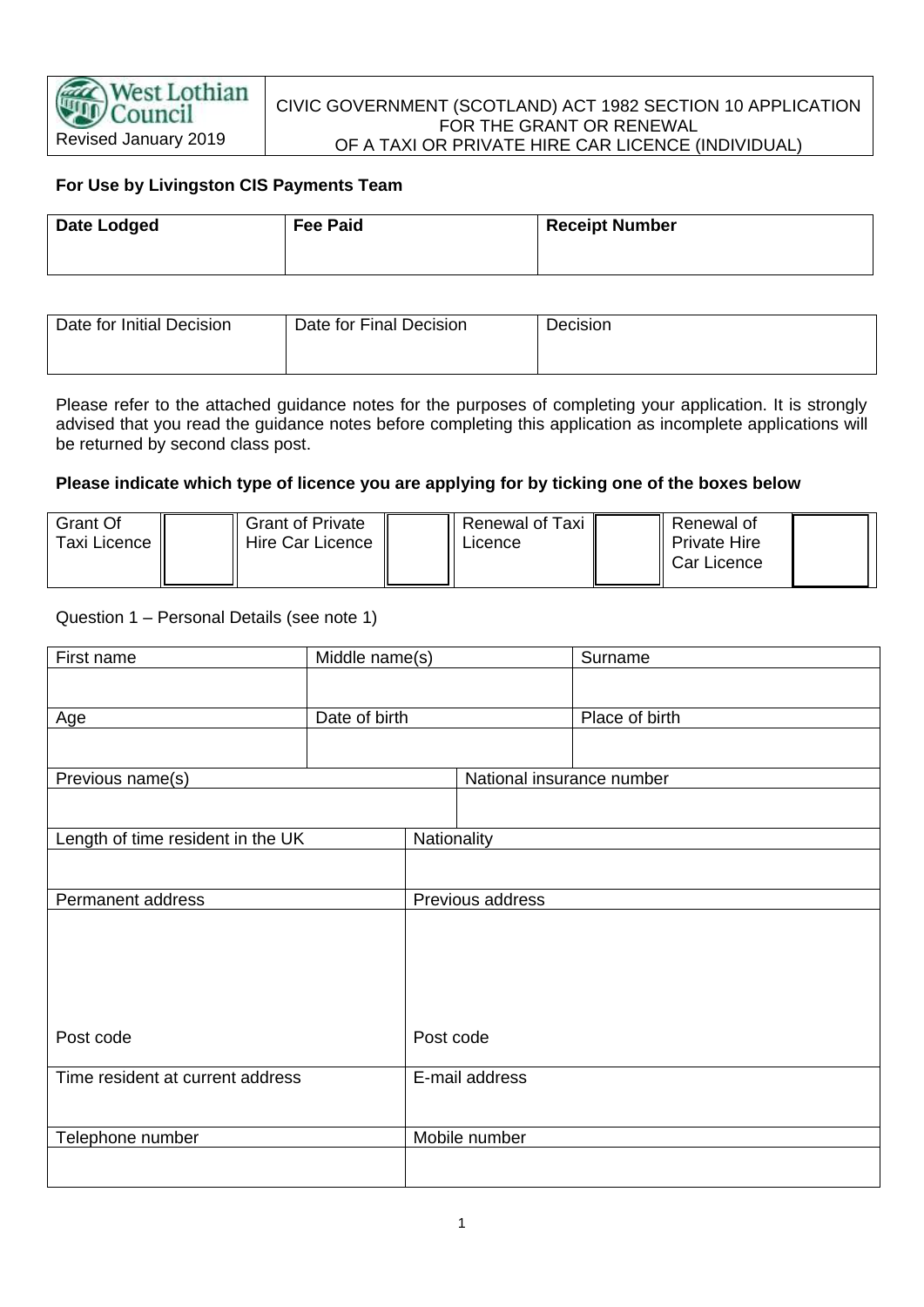| Does the person named in question 1 above propose to carry on the day to day<br>management of the vehicle to which this application relates? If no please give<br>manager's details below. |                |                                                                                    |                           |                | Yes<br>No |
|--------------------------------------------------------------------------------------------------------------------------------------------------------------------------------------------|----------------|------------------------------------------------------------------------------------|---------------------------|----------------|-----------|
| First name                                                                                                                                                                                 | Middle name(s) |                                                                                    |                           | Surname        |           |
|                                                                                                                                                                                            | Date of birth  |                                                                                    |                           | Place of birth |           |
| Age                                                                                                                                                                                        |                |                                                                                    |                           |                |           |
| Previous name(s)                                                                                                                                                                           |                |                                                                                    | National insurance number |                |           |
| Length of time resident in the UK                                                                                                                                                          |                |                                                                                    | Nationality               |                |           |
|                                                                                                                                                                                            |                |                                                                                    |                           |                |           |
| Permanent address                                                                                                                                                                          |                |                                                                                    | Previous address          |                |           |
|                                                                                                                                                                                            |                |                                                                                    |                           |                |           |
| Post code                                                                                                                                                                                  |                | Post code                                                                          |                           |                |           |
| Time resident at current address                                                                                                                                                           |                | E-mail address (this will enable us to contact you urgently<br>about your licence) |                           |                |           |
| Telephone number                                                                                                                                                                           |                | Mobile number                                                                      |                           |                |           |
|                                                                                                                                                                                            |                |                                                                                    |                           |                |           |

Question 3 – Details of Vehicle (see note 3)

When attending for test the vehicle to be inspected must either be one noted on the Council's approved list of taxis or if the vehicle is to be licensed as a private hire car, meet the criteria as detailed in appendix 1. If you are an existing licence holder please complete this section in full.

| <b>Registration number</b>                                                                                                          |             |
|-------------------------------------------------------------------------------------------------------------------------------------|-------------|
| Make                                                                                                                                |             |
| Model                                                                                                                               |             |
| Colour                                                                                                                              |             |
| Number of doors                                                                                                                     |             |
| Is this a different vehicle to that currently licensed<br>(current licence holders only)                                            | Yes  <br>No |
| Number of passenger seats (for PHCs the vehicle<br>must either have exactly four passenger seats or<br>eight if it is a Type 2 PHC) |             |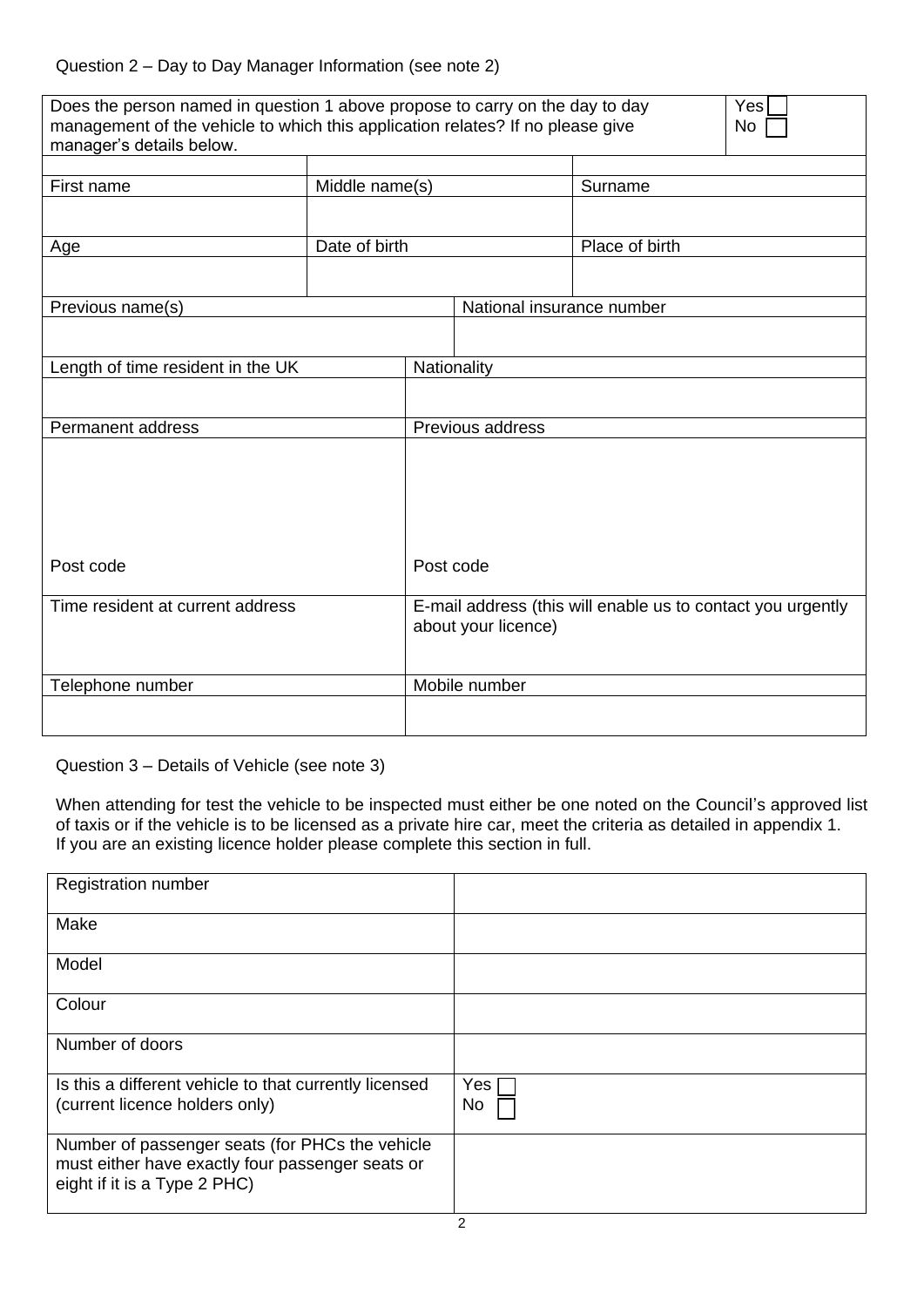| Address where vehicle normally kept                                                                             |  |
|-----------------------------------------------------------------------------------------------------------------|--|
| If applicable, the name of the booking office or<br>phone number where bookings for this vehicle be<br>accepted |  |

Question 4 – Previous Convictions (see note 4)

All crimes and offences which are not spent in terms of the Rehabilitation of Offenders Act 1974 must be declared.

| Have you or any persons named in this application been convicted of any<br>crime or offence in any court which is not spent                                                                                              | <b>Yes</b><br>No. |         |                  |
|--------------------------------------------------------------------------------------------------------------------------------------------------------------------------------------------------------------------------|-------------------|---------|------------------|
| If you have answered yes to the above question please complete the details in the box below in relation to<br>each person indicating which person the conviction relates to and continue on a separate sheet if required |                   |         |                  |
| Date                                                                                                                                                                                                                     | Court             | Offence | Sentence/penalty |
|                                                                                                                                                                                                                          |                   |         |                  |

Question 5 – Licence History (see note 5)

| Do you currently hold a taxi or private hire car licence issued by West<br>Lothian Council?                                   | Yes<br>No.   |
|-------------------------------------------------------------------------------------------------------------------------------|--------------|
| If yes, what is the licence number and renewal date?                                                                          |              |
| Has anyone named in this application ever applied for, and been refused<br>a taxi or private hire car licence by any council? | Yes I<br>No. |
| If yes, which council refused the licence?                                                                                    |              |
| When was it refused?                                                                                                          |              |
| Has anyone named in this application ever held a licence which was<br>suspended or revoked?                                   | Yes<br>No.   |
| If yes, which council suspended or revoked the licence?                                                                       |              |
| When was it suspended or revoked?                                                                                             |              |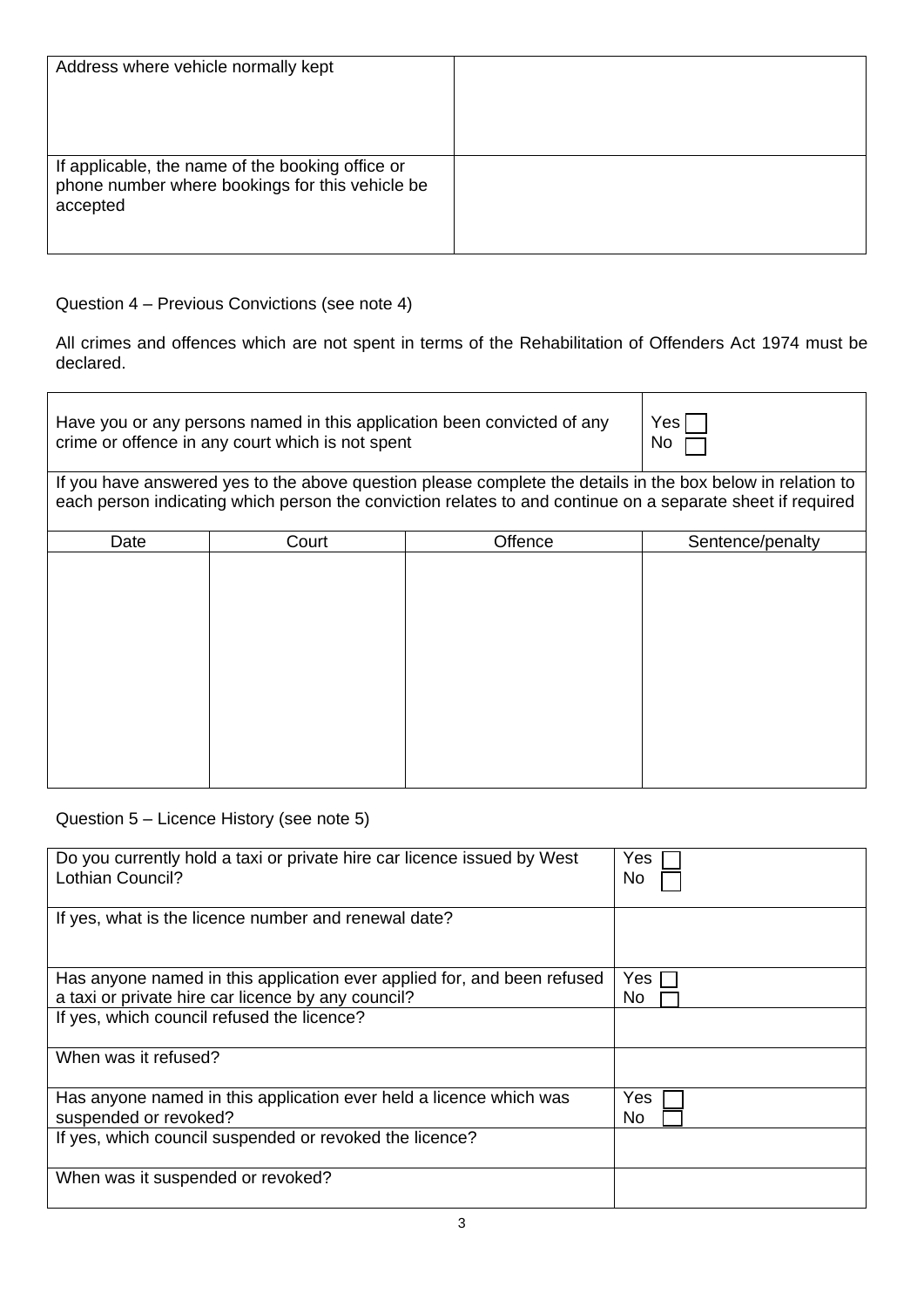Question 6 – Declaration by applicant or day to day manager (see note 6)

I declare that the particulars given by me on this form are correct to the best of my knowledge and belief.

| Date | Name of Applicant                  |  |
|------|------------------------------------|--|
|      | Signature of Applicant             |  |
| Date | Name of Day to Day<br>Manager      |  |
|      | Signature of Day to Day<br>Manager |  |

Privacy Statement – Data Protection

All personal information that you supply will be used to process your application in accordance with data protection law and the Civic Government (Scotland) Act 1982.

We will share this information with the following bodies:-

- Police Scotland
- The Taxi Examination Centre operated by The City of Edinburgh Council

We are required by law to protect the public funds we administer. Therefore in line with the National Fraud Initiative (NFI) we may also share your information with other bodies responsible for auditing or administering public funds in order to prevent and detect fraud.

Some of the information provided by you on this form will be held on a register which is available for inspection by members of the public.

Further information about how we handle your personal information, including how long we retain the information, information about the NFI and how you can complain about our handling of your information, is available in our Privacy Notice which can be found on the Licensing Team's webpage [https://www.westlothian.gov.uk/licensing.](https://www.westlothian.gov.uk/licensing) A copy of our Privacy Notice is available on request by contacting the Licensing Team, email: [licensingservices@westlothian.gov.uk,](mailto:licensingservices@westlothian.gov.uk) telephone: 01506 281632.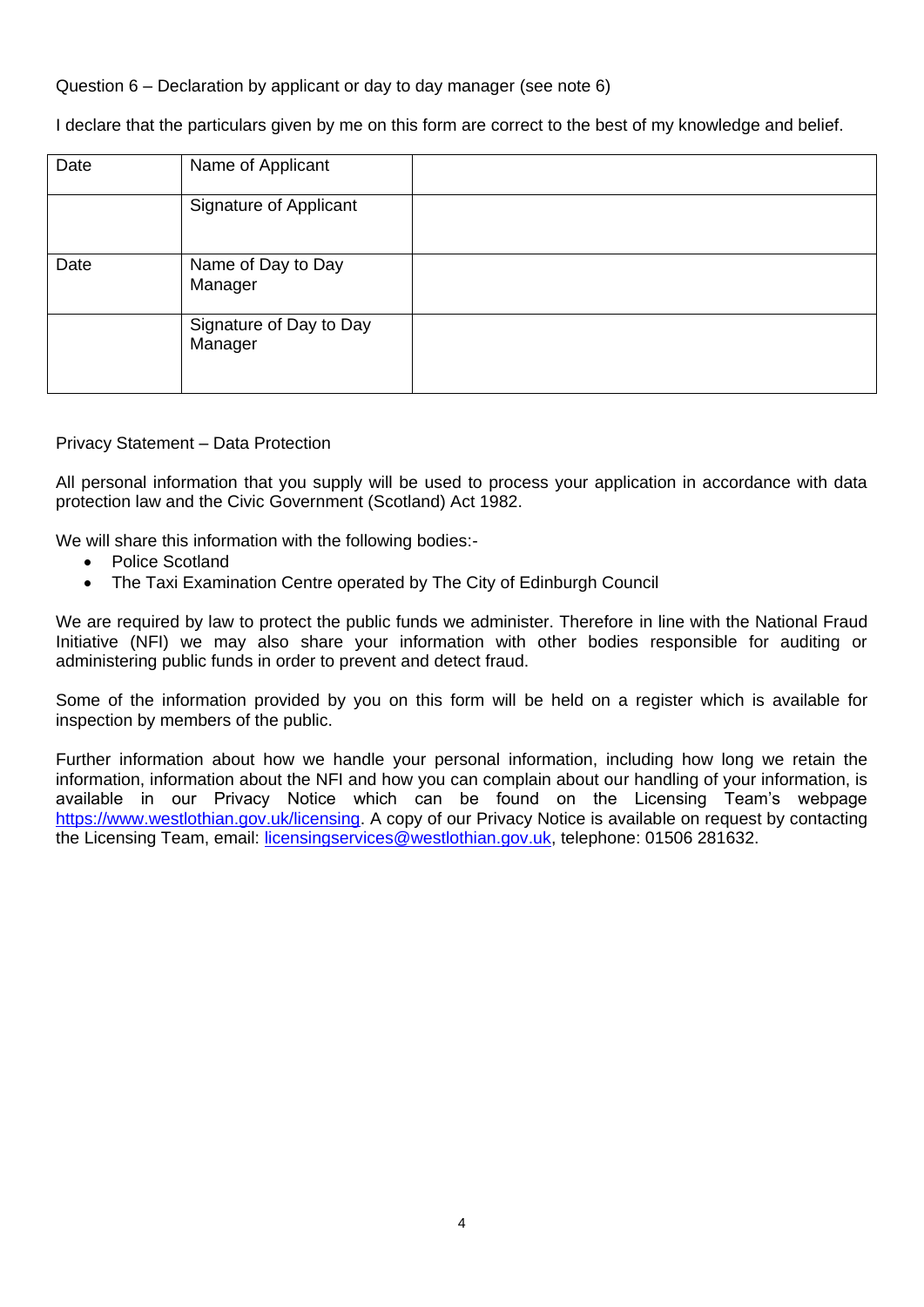# **Notes in Relation to the Completion of the Application Form for the Grant or Renewal of a Taxi or Private Hire Car Licence**

 Different forms should be completed depending on whether the application is being made in the name of a business or an individual. Applicants should take care to complete the correct form fully as incomplete or old versions of the forms will not be accepted and will be returned to the applicant by second hand post for amendment leading to delays in your application being processed.

- **1. Personal Details** please complete all questions regarding personal details and where possible include an email address in order that we can contact you urgently about your licence. Email addresses do not appear on the public register.
- **2. Day to Day Manager Details** if the answer is yes to question 2 the details of the day to day manager must be detailed here. Please complete all questions regarding personal details and where possible include an email address the day to day manager is also able to sign and lodge the application.
- **3. Details of Vehicle** prior to presenting your vehicle for test you must ensure that your vehicle meets the Councils current standard of fitness. Appendix 1 to this application gives details of approved vehicles suitable to be licensed as a taxi and gives details of the criteria that apply to private hire cars.

You can also find further information relation to vehicles in the Hire Car Conditions on the Councils webpages, for taxis these are contained in Schedule A and for private hire cars these are contained in Schedule B. Further information can be found on the Councils webpages <https://www.westlothian.gov.uk/taxi-and-private-hire-cars>

If you wish to apply to licence a vehicle which does not comply with any of the conditions of fitness you must include with your application a letter explaining which of the conditions of fitness you would wish varied and why. The Licensing Team will send a copy of your application to the Taxi Examination Centre for comments. This will delay the processing of your application and your application is likely to have to be referred to the Licensing Committee for a decision to be taken as to whether the vehicle can be licensed.

Unless you have successfully applied to vary some of the conditions of fitness if you attend for test and your vehicle does not meet these conditions the test will either be stopped or will not take place. This could lead to a delay in your vehicle being licensed or to your application being refused.

- **4. Previous Convictions** the attention of applicants is especially drawn to Question 4 of this form. It is essential that the whole form, including this question is completed in full, otherwise the application form cannot be processed. Only convictions which are not spent in terms of the Rehabilitation of Offenders Act 1974 must be declared. You may wish to seek legal advice before completing this form from a solicitor or the Citizen's Advice Bureau.
- **5. Licence History** in terms of Paragraph 6 of Schedule 1 to the Civic Government (Scotland) Act, 1982, where a licensing authority have refused an application for the grant or renewal of a licence, they shall not, within 1 year of their refusal, entertain a subsequent application from the same applicant for the grant of the same kind of licence unless in the Council's opinion there has been, since their refusal, a material change of circumstances.
- **6. Declaration** the licence holder or day to day manager may sign this application. Any person who in making an application for the grant of a licence makes any statement, which he knows to be false, or recklessly makes any statement, which is false in a material particular, shall be guilty of an offence and shall be liable, on conviction, to a fine not exceeding £2500.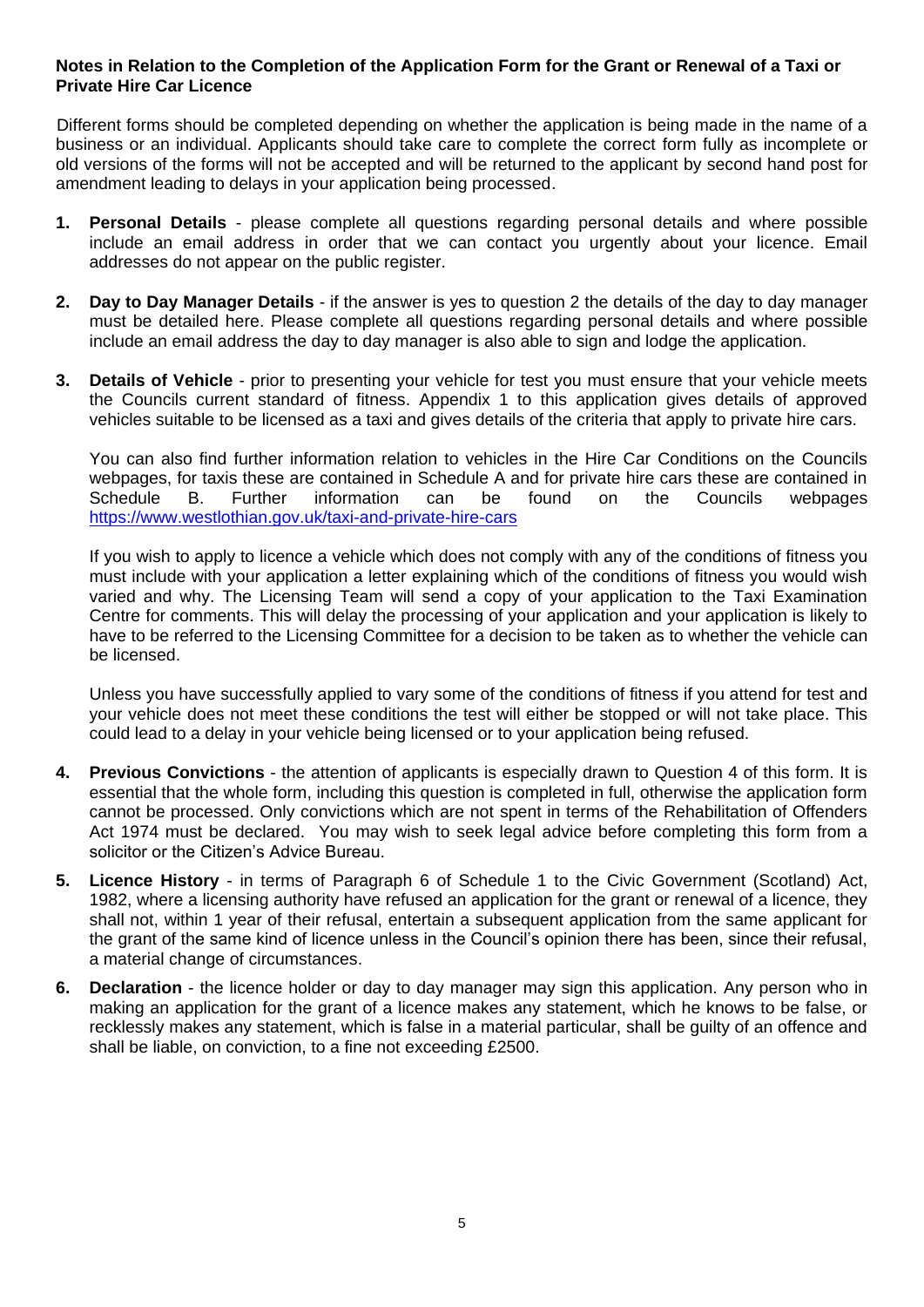# **Lodging Applications – Grant of a Licence**

Applications for the grant of a new licence must be submitted by the applicant in person at the Livingston CIS payments facility, Arrochar House, Almondvale Boulevard, Livingston, EH54 6QJ along with the appropriate fee.

If no adverse comments are received regarding your application to licence a vehicle you will be contacted by the Taxi Examination Centre to arrange a test date for the vehicle to be licensed.

# **Lodging Applications – Renewal of a Licence**

Applications for the renewal of an existing licence can be submitted by any person at the Livingston CIS payments facility, Arrochar House, Almondvale Boulevard, Livingston, EH54 6QJ along with the appropriate fee.

In terms of Paragraph 8(5) of Schedule 1 to the Civic Government (Scotland) Act 1982 if the application is received prior to the expiry of the current licence that licence continues in force until the renewal application is determined by the Council. Therefore the vehicle is able to continue operating as a hire car until the application if determined and if you are asked to produce the licence in the meantime the old licence should be produced until a new one is issued. However, you must check when the Certificate of Compliance for the vehicle expires. That date is shown on the licence plates for the vehicle. Please ensure that the vehicle passes its annual test before the certificate expires as in terms of the licence conditions a vehicle cannot operate unless it has a current certificate of compliance and licence plates. Breach of the conditions is a criminal offence.

If you fail to renew your licence before the expiry date the licence expires automatically and you cannot submit your vehicle for testing. You should contact the Licensing Team about this immediately.

If you consider that there are exceptional circumstances for not submitting your renewal application on time you may still lodge a renewal application within 28 days of the expiry date and it must be accompanied by a letter explaining the reasons why the application could not be submitted before the expiry date. The Chief Solicitor will make a decision as to whether your late application can be accepted. In exceptional circumstances late applications may be accepted if the Chief Solicitor considers that good cause is shown for the late submission of the application. Your licence remains expired until the Chief Solicitor agrees to accept the late application. If the late application is not accepted it will be returned to you and an application for the grant of a new licence could be submitted, the balance of the grant fee would have to be paid and the vehicle would not be able to operate until that new application has been determined, the vehicle is tested and issued with a Certificate of Compliance.

### **Fees**

Details of the current licensing fees can be found on the Council's website – [www.westlothian.gov.uk](http://www.westlothian.gov.uk/) Applications will not be processed unless the correct fee has been received.

### **Determination of Applications**

In the event of an application being refused or withdrawn after being processed no refund of the fee will be made. It is essential that the whole form is completed in full otherwise the form cannot be processed.

### **Documents in Relation to Vehicles**

When presenting your vehicle for examination you will be required to produce to the Taxi Examination Centre the following documents;

• vehicle registration document for your vehicle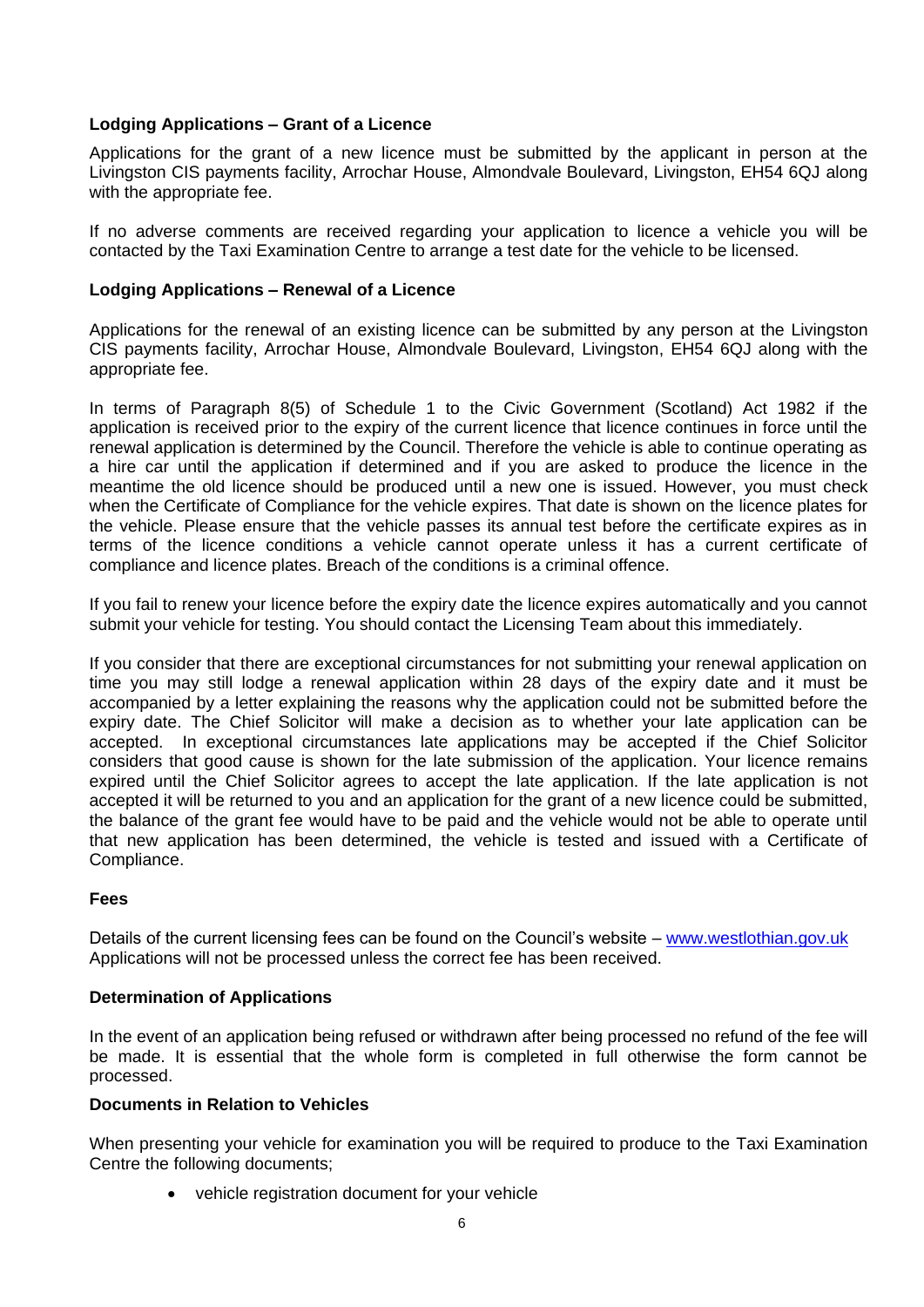- a certificate of insurance in relation to the vehicle as required by Part VI of the Road Traffic Act 1988
- your receipt issued by the Council in payment of the application fee
- previous certificate of compliance (for renewal applications only)

The vehicle registration document must be in the name and address of the applicant.

The certificate of insurance shall be in the name and address of the applicant and shall provide cover for the use of a taxi/private hire car to carry passengers for hire and reward.

You must also ensure that if required your vehicle meets the maximum CO2 emission levels as detailed in the hire car conditions, the information is usually noted on the V5 for the vehicle. If the emission level is not noted on the V5 you must produce written evidence from the manufacturer or dealer that the vehicle meets the maximum emission level before your vehicle can be tested.

When a vehicle is presented for examination at the Taxi Examination Centre with a view to the grant of a taxi/private hire car licence, the applicant shall ensure that the bodywork and passenger accommodation of the vehicle are clean and that the underside of the vehicle is free from road dirt, excess oil and grease. If the vehicle is not in a clean condition it will not be tested.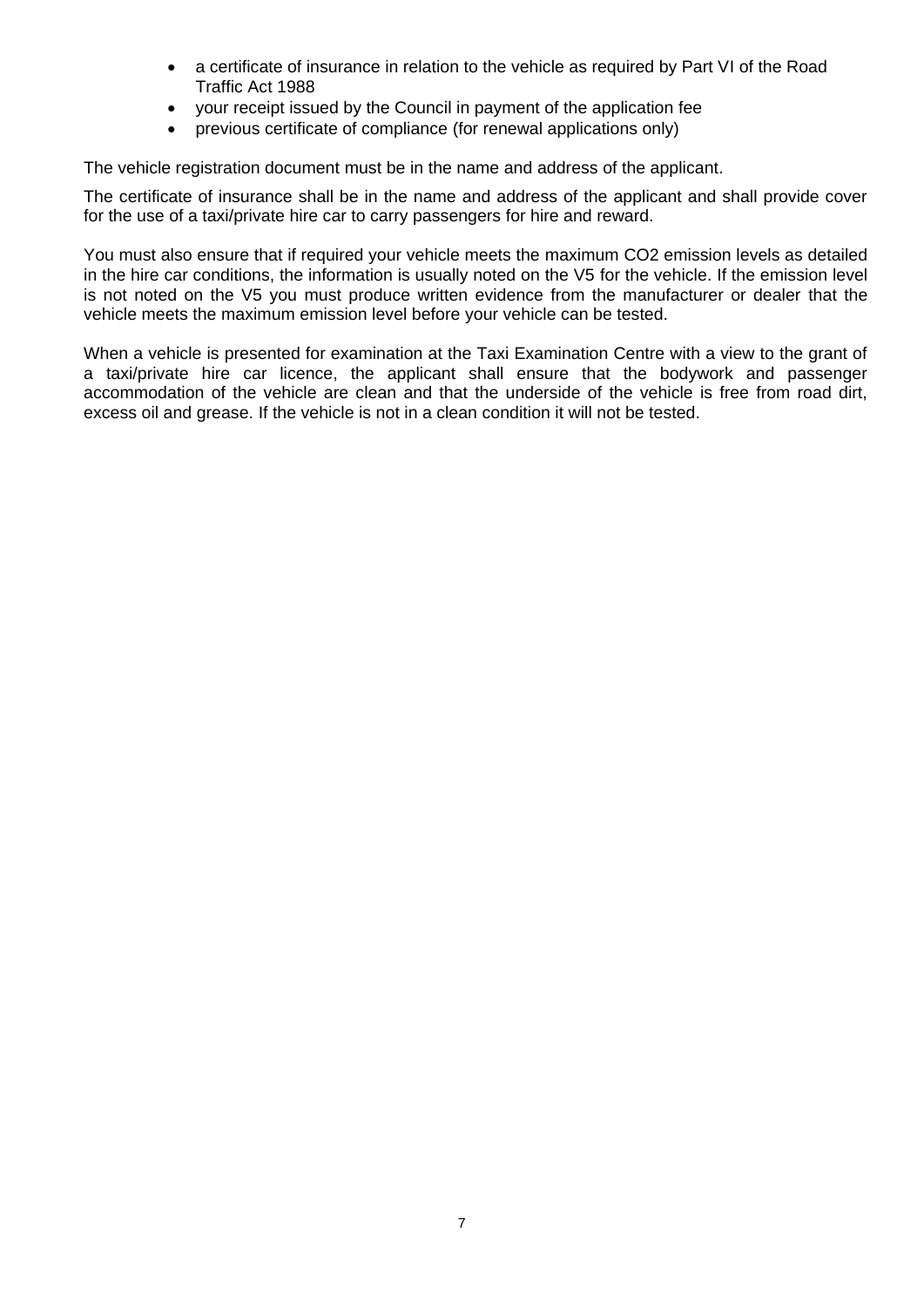# **Taxis**

A taxi licence is required for the operation of a vehicle as a hire car which is engaged, by arrangements made in a public place between the person to be conveyed in it (or a person acting on his behalf) and its driver for a journey beginning there and then. Taxis can be hailed in the street, pre- booked by phone or pick up passengers at a taxi stance (rank).

The approved vehicles are as follows;

- Peugeot E7 (short wheel base)
- Peugeot E7 (long body wheelbase 3122mm body length 5135mm)
- Fiat Scudo (short and long wheelbase)
- Fiat Scudo Panel/Window Van (wheelbase 3000mm and 3122mm body length 4805mm and 5135mm)
- Fiat Scudo Panel/Window Van (manufactured before 2007 registration date)
- Fiat TW200 (short or long wheel base model only)
- Fiat Ducato 3000mm and 3450mm wheelbase panel van/window van
- Citroen Dispatch (short and long wheelbase 3000mm and 3122mm) (body length 4805mm and 5135mm)
- Citroen Dispatch Panel/Window Van (manufactured before 2007 registration date)
- Citroen Relay 3000mm and 3450 wheelbase panel van/window van
- Peugeot Expert MK 3 (short and long body) (wheelbase 3000mm and 3122 mm body length 4805mm and 5135mm)
- Peugeot Expert Classic Panel/Window Van MK2 (manufactured before 2007 registration date)
- Ford Transit (short wheel base model only)
- Vauxhall Movano and Vauxhall Vivaro (short wheel base model only)
- Volkswagen Transporter and Volkswagen Caravelle (short wheel base model only)
- Mercedes M8 (medium wheel base model only)
- Mercedes Vito 4748mm wheelbase 2148cc 116hp
- LTI TX2 M5, LTI TX2 A5, LTI TX4 M5 and LTI TX4 A5
- Renault Traffic (short wheel base model only)
- Ford ProCab
- Electric/Hybird TX

The accessibility standard requires that all taxis must have the following features installed to the satisfaction of the Cab Inspector;

- side loading access (for safety reasons all side loading vehicles must have an illuminated "doors opening" sign)
- wheelchair access by means of suitable ramps
- hi-visibility interior features (must be permanent and fixed rather than removable seat covers)
- interior grab rails
- a step (must be retractable)
- a hearing loop system
- auto door locks which operate when the vehicle is moving
- be fitted with a bulkhead and tip up seats

Please see the Schedule A of the Licensing Conditions for Taxis, Private Hire Cars, Taxi Drivers and Private Hire Car Drivers for further information on conditions of fitness for taxis.